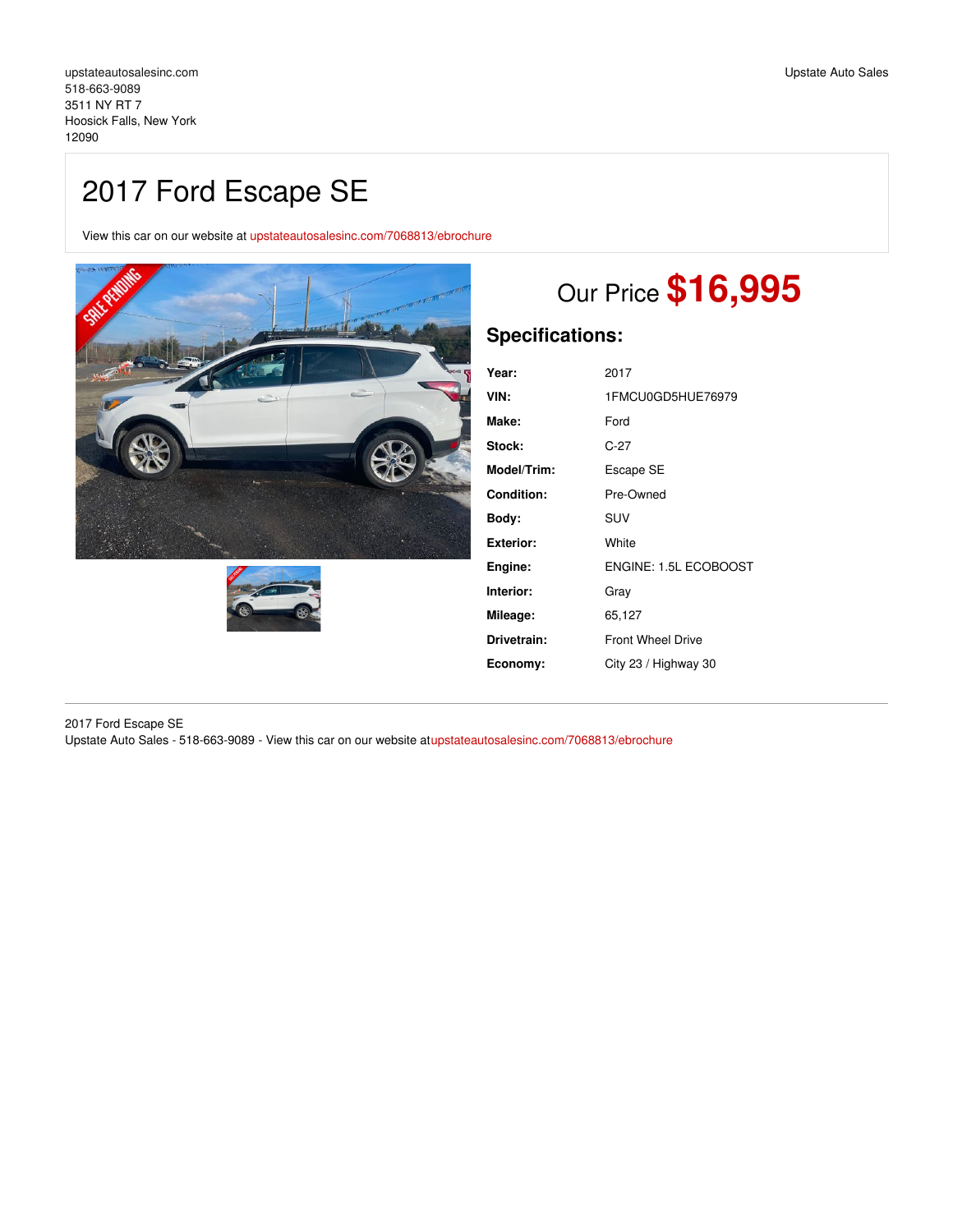

#### 2017 Ford Escape SE

Upstate Auto Sales - 518-663-9089 - View this car on our website a[tupstateautosalesinc.com/7068813/ebrochure](https://upstateautosalesinc.com/vehicle/7068813/2017-ford-escape-se-hoosick-falls-new-york-12090/7068813/ebrochure)

## **Installed Options**

#### **Interior**

- 2 Seatback Storage Pockets- 4 12V DC Power Outlets
- 4-Way Passenger Seat -inc: Manual Recline and Fore/Aft Movement Air Filtration
- Analog Appearance- Cargo Area Concealed Storage- Cargo Space Lights
- Carpet Floor Trim- Cloth Door Trim Insert- Compass
- Cruise Control w/Steering Wheel Controls- Day-Night Rearview Mirror
- Delayed Accessory Power
- Driver And Passenger Visor Vanity Mirrors w/Driver And Passenger Illumination
- Driver Foot Rest- Driver Seat- Dual Zone Front Automatic Air Conditioning
- FOB Controls -inc: Cargo Access- Fade-To-Off Interior Lighting
- Front Center Armrest and Rear Center Armrest- Front Cupholder
- Front Facing Manual Reclining Fold Forward Seatback Rear Seat Front Map Lights
- Full Carpet Floor Covering -inc: Carpet Front And Rear Floor Mats Full Cloth Headliner
- Full Floor Console w/Covered Storage, Mini Overhead Console w/Storage and 4 12V DC Power Outlets
- Gauges -inc: Speedometer, Odometer, Engine Coolant Temp, Tachometer, Trip Odometer and Trip Computer
- HVAC -inc: Underseat Ducts and Console Ducts Illuminated Glove Box
- Interior Concealed Storage, Driver / Passenger And Rear Door Bins, 2nd Row Underseat Storage and Audio Media Storage
- Interior Trim -inc: Metal-Look Instrument Panel Insert, Metal-Look Door Panel Insert, Metal-Look Console Insert and Chrome/Metal-Look Interior Accents
- Keypad- Manual Tilt/Telescoping Steering Column
- Manual w/Tilt Front Head Restraints and Manual Adjustable Rear Head Restraints
- Metal-Look Gear Shifter Material- Outside Temp Gauge
- Power 1st Row Windows w/Driver 1-Touch Up/Down
- Power Door Locks w/Autolock Feature
- Power Rear Windows and Fixed 3rd Row Windows- Rear Cupholder
- Remote Keyless Entry w/Integrated Key Transmitter, Illuminated Entry and Panic Button
- SYNC Selective Service Internet Access- Seats w/Cloth Back Material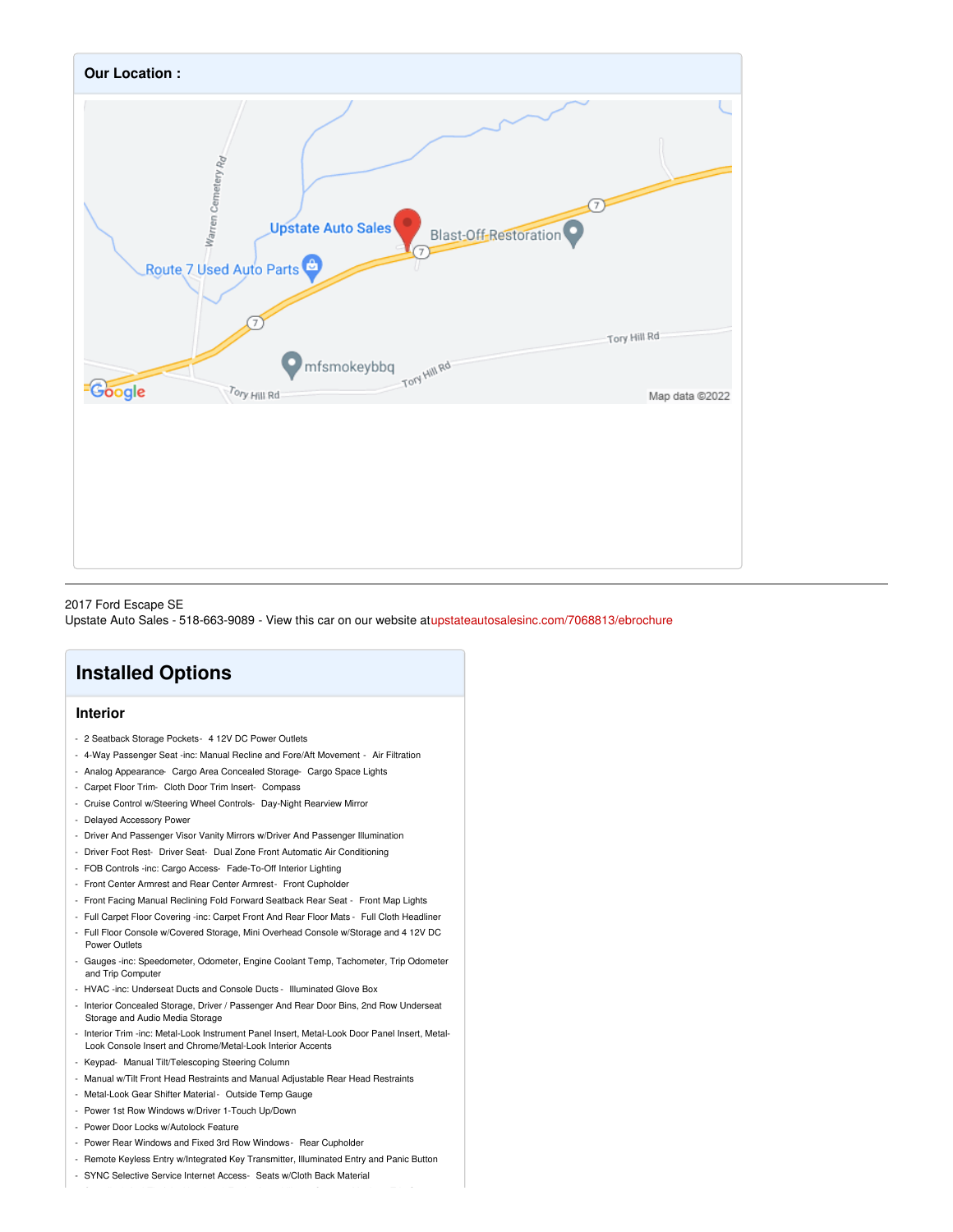- Securilock Anti-Theft Ignition (pats) Engine Immobilizer- Systems Monitor- Trip Computer
- Unique Cloth Buckets w/60/40 Split Rear Seat -inc: 10-way power driver's seat w/power lumbar adjust and 4-way manual passenger seat

#### **Exterior**

- Tires: P235/55R17 A/S BSW -inc: Low-Rolling- Resistance, mini spare tire
- Variable Intermittent Wipers- Wheels: 17" Sparkle Silver Painted Aluminum
- Tailgate/Rear Door Lock Included w/Power Door Locks Steel Spare Wheel
- Spare Tire Mounted Inside Under Cargo- Liftgate Rear Cargo Access- Laminated Glass
- LED Brakelights- Gray Bodyside Cladding and Gray Wheel Well Trim
- Fully Galvanized Steel Panels- Front Fog Lamps
- Fixed Rear Window w/Fixed Interval Wiper, Heated Wiper Park and Defroster
- Deep Tinted Glass- Colored Grille w/Chrome Surround- Clearcoat Paint
- Chrome Side Windows Trim
- Body-Colored Rear Bumper w/Gray Rub Strip/Fascia Accent and Metal-Look Bumper Insert
- Body-Colored Power Side Mirrors w/Convex Spotter and Manual Folding
- Body-Colored Front Bumper w/Metal-Look Rub Strip/Fascia Accent
- Body-Colored Door Handles
- Auto On/Off Aero-Composite Halogen Daytime Running Lights Preference Setting Headlamps w/Delay-Off

#### **Safety**

- 2 Seatback Storage Pockets- 4 12V DC Power Outlets
- 4-Way Passenger Seat -inc: Manual Recline and Fore/Aft Movement Air Filtration
- Analog Appearance- Cargo Area Concealed Storage- Cargo Space Lights
- Carpet Floor Trim- Cloth Door Trim Insert- Compass
- Cruise Control w/Steering Wheel Controls- Day-Night Rearview Mirror
- Delayed Accessory Power
- Driver And Passenger Visor Vanity Mirrors w/Driver And Passenger Illumination
- Driver Foot Rest- Driver Seat- Dual Zone Front Automatic Air Conditioning
- FOB Controls -inc: Cargo Access- Fade-To-Off Interior Lighting
- Front Center Armrest and Rear Center Armrest- Front Cupholder
- Front Facing Manual Reclining Fold Forward Seatback Rear Seat Front Map Lights
- Full Carpet Floor Covering -inc: Carpet Front And Rear Floor Mats Full Cloth Headliner
- Full Floor Console w/Covered Storage, Mini Overhead Console w/Storage and 4 12V DC Power Outlets
- Gauges -inc: Speedometer, Odometer, Engine Coolant Temp, Tachometer, Trip Odometer and Trip Computer
- HVAC -inc: Underseat Ducts and Console Ducts Illuminated Glove Box
- Interior Concealed Storage, Driver / Passenger And Rear Door Bins, 2nd Row Underseat Storage and Audio Media Storage
- Interior Trim -inc: Metal-Look Instrument Panel Insert, Metal-Look Door Panel Insert, Metal-Look Console Insert and Chrome/Metal-Look Interior Accents
- Keypad- Manual Tilt/Telescoping Steering Column
- Manual w/Tilt Front Head Restraints and Manual Adjustable Rear Head Restraints
- Metal-Look Gear Shifter Material- Outside Temp Gauge
- Power 1st Row Windows w/Driver 1-Touch Up/Down
- Power Door Locks w/Autolock Feature
- Power Rear Windows and Fixed 3rd Row Windows- Rear Cupholder
- Remote Keyless Entry w/Integrated Key Transmitter, Illuminated Entry and Panic Button
- SYNC Selective Service Internet Access- Seats w/Cloth Back Materia
- Securilock Anti-Theft Ignition (pats) Engine Immobilizer- Systems Monitor- Trip Computer
- Unique Cloth Buckets w/60/40 Split Rear Seat -inc: 10-way power driver's seat w/power lumbar adjust and 4-way manual passenger seat

#### **Mechanical**

- 15.7 Gal. Fuel Tank- 3.21 Axle Ratio
- 4-Wheel Disc Brakes w/4-Wheel ABS, Front Vented Discs, Brake Assist, Hill Hold Control and Electric Parking Brake
- 50-State Emissions System- Battery w/Run Down Protection
- Brake Actuated Limited Slip Differential- Electric Power-Assist Speed-Sensing Steering
- Engine: 1.5L EcoBoost -inc: auto start-stop technology Front And Rear Anti-Roll Bars
- Front-Wheel Drive- GVWR: 4,520 lbs- Gas-Pressurized Shock Absorbers
- Quasi-Dual Stainless Steel Exhaust w/Chrome Tailpipe Finisher
- Short And Long Arm Rear Suspension w/Coil Springs
- Strut Front Suspension w/Coil Springs- Transmission w/Oil Cooler
- Transmission: 6-Speed Automatic w/SelectShift

### **Option Packages**